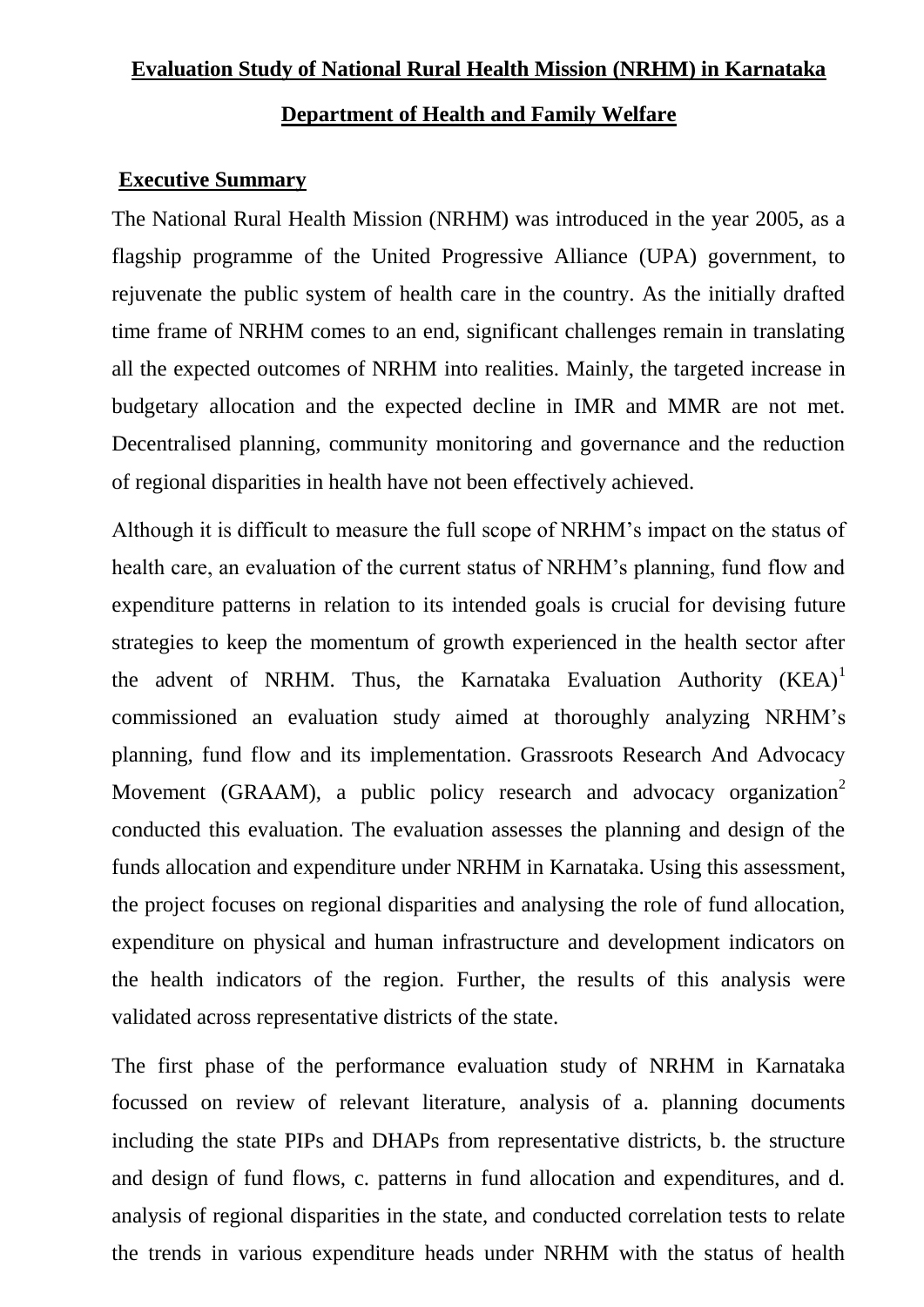indicators at state and district levels.

In the second phase, field validation was carried out to confirm the principal findings of the secondary data analysis of the first phase of the study. It also aimed to understand local NRHM related processes, perspectives and interpretation of NRHM related activities among service providers, including the status of bottom up planning, allocation and expenditures from local perspectives. Further, in this phase, community involvement in public health at the grassroots level was also explored.

<sup>1</sup>The Karnataka Evaluation Authority (KEA), established by the Government of Karnataka (GoK) is a registered society (Registered under the Karnataka Societies Registration Act, 1960), initiated to systematically assess the performance, process of implementation, effectiveness of the delivery systems and impact of policies, programmes and schemes of the government.

 $2<sup>2</sup>$ GRAAM is an initiative of Swami Vivekananda Youth Movement, working towards advocating policy change based on empirical evidence and research carried out with grassroots perspectives that works towards advocating policy change based on empirical evidence and grassroots perspectives

The major findings of the study are presented below.

About 78% (Rs 651 Crores) of the funds allotted by the Centre went through the State Health Society in  $2011<sup>3</sup>$ . NRHM flexipool<sup>4</sup> is the major component of funds under NRHM (about 44%), followed by RCH flexipool (27%) and infrastructure and maintenance grants (channelled through the treasury route (22%). Funds for Routine Immunization form only 1%-2% of the total funds under NRHM.

Karnataka"s rates of fund utilization have considerably increased in the previous years.

However, increased utilization capacities are also a matter of concern, especially because of the critical loopholes in planning and PIP preparation related processes, as seen in the analysis of planning documents (successive PIPs and DHAPs) and field observations. Interactions with field personnel reveal that although health officers have a broad understanding about the overall goals and strategies of NRHM, their perceptions about planning and monitoring were limited, as well as their beliefs in community participation. The capacities of health personnel in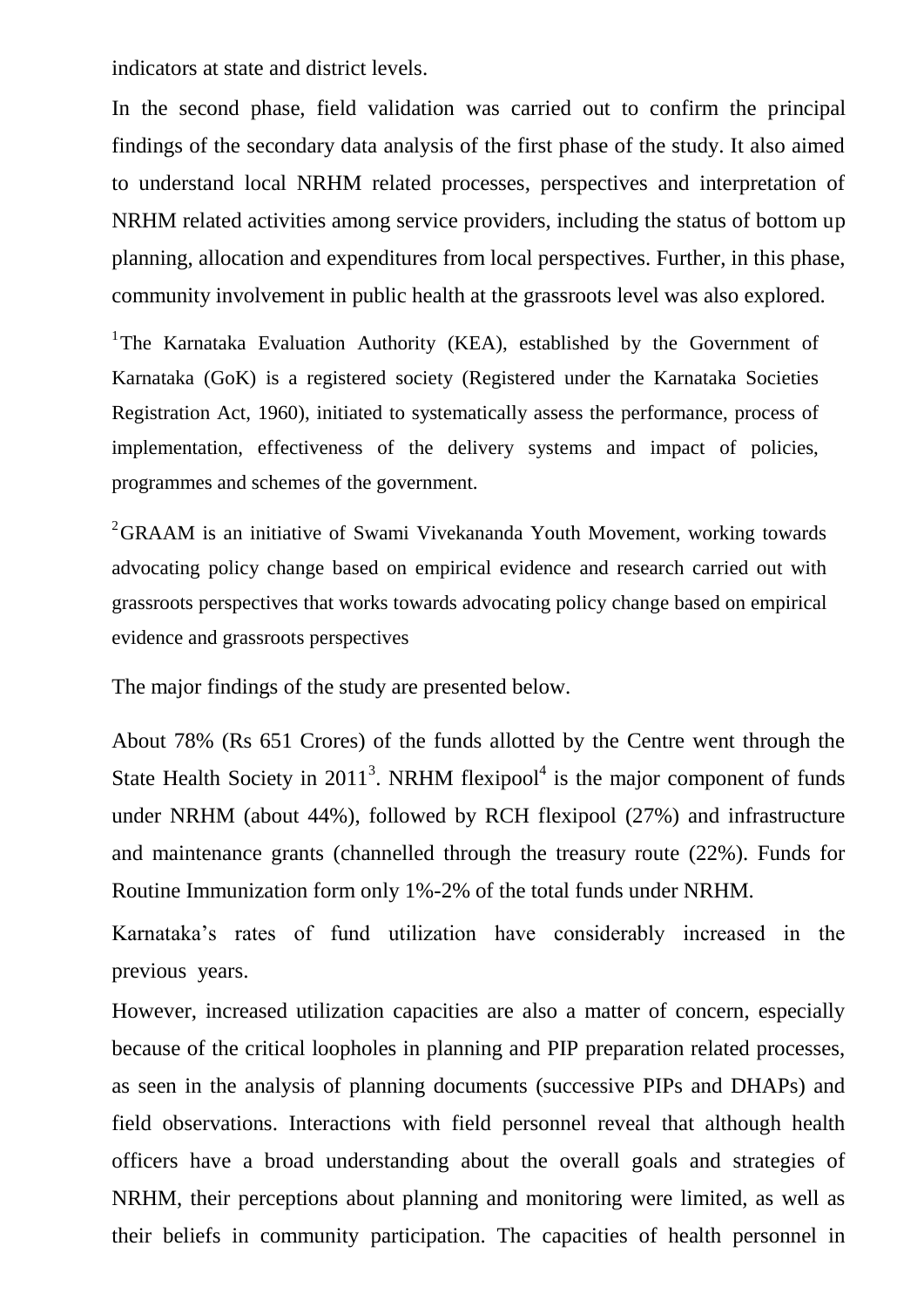internalizing the bottom-up planning processes envisioned under NRHM, its management and accounting practices and community engagement have to be strengthened at the earliest, to increase the efficiency of the department in translating policy objectives of NRHM into health outcomes.

Planning processes of NRHM in Karnataka do not show long term practical strategies and commitment to reduce regional disparities (other than converting PHCs in North Karnataka to 24 X 7 PHCs). The analysis of expenditures shows that in general, NRHM funds have been transferred considerably to districts with actual needs. However other districts have also been benefitted substantially (and in some cases, more than those districts that are vulnerable). Barring RCH flexipool funds, NRHM flexipool and Routine immunization funds have not targeted the disparities in health indicators. Thus, there are no clear trends of prioritized fund flows to districts identified as vulnerable.

The implementation and expenditure patterns of NRHM are driven by a top-down, stand-alone system with pre-defined priorities, rather than priorities emerging through a bottom-up process. This system of implementation does not provide a practically efficient way to implement need based funding for health institutions. It indirectly affirms the easily implementable, but dangerous "one size fits all" mode of facility based funding, rather than need based funding patterns.

The study indicates a more complicated problem: higher utilization levels, reduced field presence, lagging health infrastructure and health indicators in districts of Gulbarga and Belgaum divisions, and at the same time, lower utilization levels, illequipped PHCs with

 $3$  Funds under NRHM are channelized through a. the state health society route and b. the treasury route

<sup>4</sup>RCH Flexipool supports all activities and programmes related to Reproductive and Child Health. NRHM Flexipool (or Mission Flexipool) supports additional activities under NRHM (excluding RI and NDCP activities)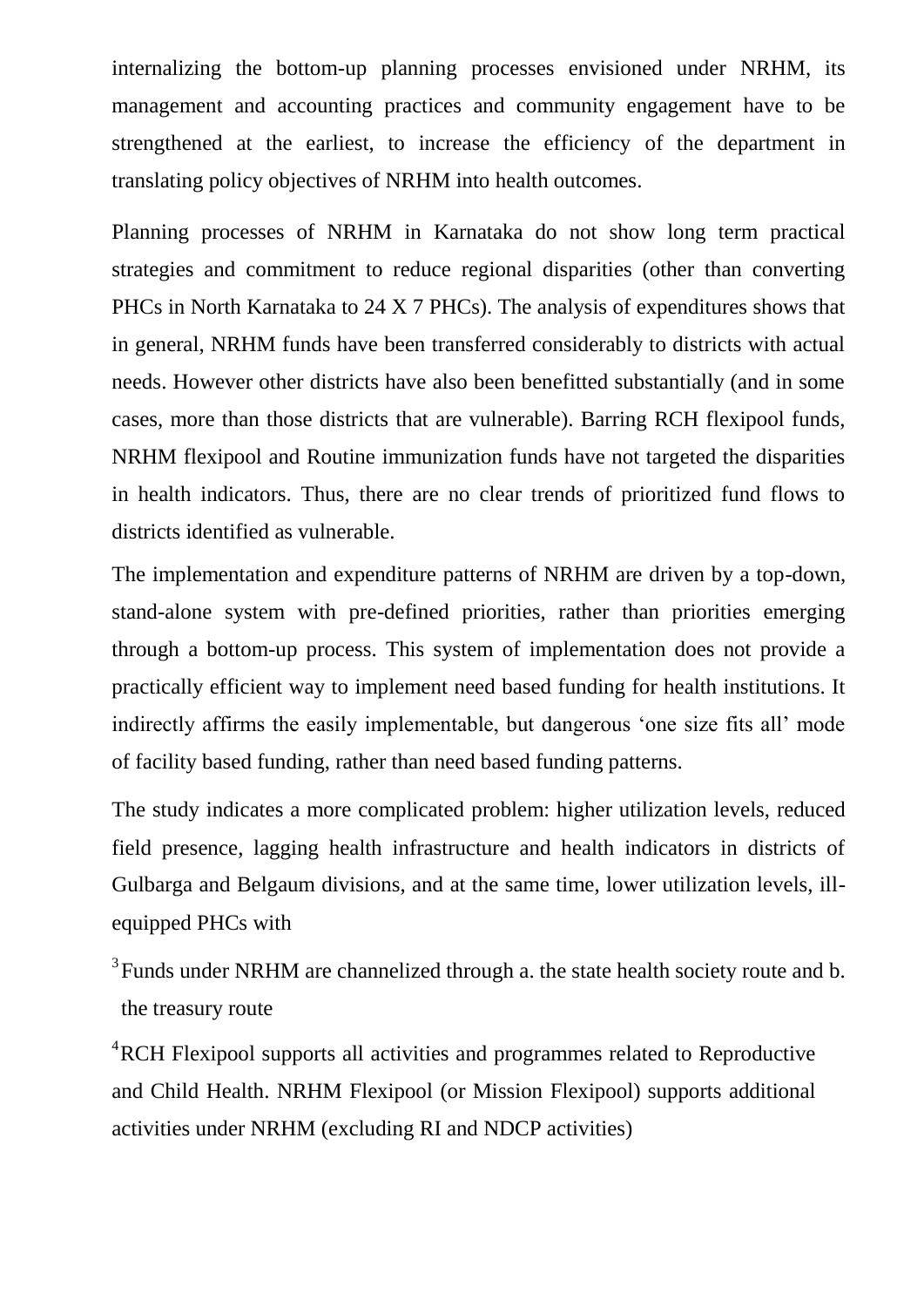comparatively larger shortage of HR in southern districts. In a way this means that regions with proportionately higher "low utilization level" PHCs get more funding than regions with proportionately higher "high utilization level" PHCs. Hence, the bulk of the NRHM flexipool expenditure, due to such facility based funding mechanism is less effective in improving health indicators of the state.

The presence of field based personnel; ANMs and ASHAs has majorly contributed towards increasing awareness levels in the communities and improving RCH related process indicators. Measures have to be taken to provide sufficient confidence, physical and emotional security to these field workers. There is scope to increase the field presence of several other field based personnel (like MHWs, JHA, LHVs) if the clerical and administrative positions at the grassroots level are filled. The field presence of such staff can relieve the work pressure on ANMs and ASHAs and also provide them with a feeling of security due to the simultaneous presence of other experienced field workers in community engagement and related activities.

The reporting and documentation activities of the department take considerable time and effort of the field personnel, especially, the support and field staff of PHCs. This is due to the existence of multiple and overlapping reporting formats, inefficient reuse of existing data, and lack of trained personnel for data entry. Hence, a single, homogenous and well-defined data collection and monitoring system is needed. Such a system would streamline reporting activities and seamlessly merge data requirements for planning, analysis as well as regular monitoring.

Community involvement in management and governance of health institutions is a complex issue and needs considerable thought before future decisions can be taken. The findings of the study show that until a clearer picture emerges, the role of community based institutions as strong monitoring bodies has to be strengthened, but with sufficient checks and balances.

Based on this analysis, the study makes the following recommendations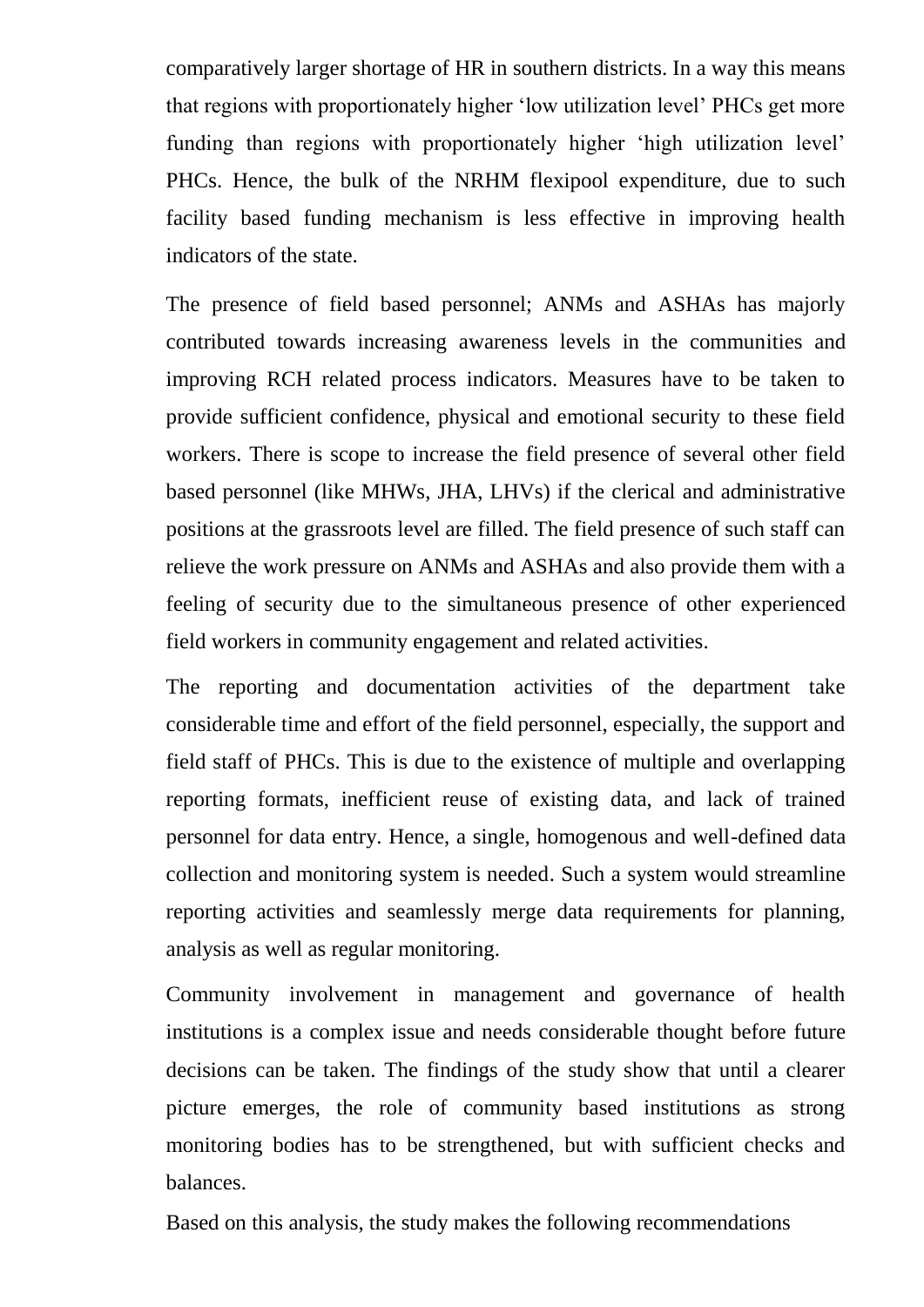- A. Mandatory capacity building of personnel about NRHM and its activities, Community engagement, Administrative and financial procedures, computer training and other technical issues,
- B. Addressing regional disparities through NRHM
	- a. For the  $6C^5$  and high focus districts, focus on the improvement of infrastructure, field presence (specifically ASHAs and ANMs) and *larger facility based funds* (like Untied Funds, Maintenance and Corpus Funds).
	- b. For other districts, focus on *demand/need based funding mechanisms* and optimization of HR based on rotation and shared responsibilities
- C. Providing better work environments for ANMs and ASHAs by 1) increasing field presence of other health workers by 2) instilling confidence and providing security, 3) periodic increase in salaries and incentives for ASHAs, 4) recruitment of clerical staff at PHCs,

<sup>5</sup>6C Districts: Bagalkot, Bidar, Bijapur, Gulbarga, Koppal, Raichur (districts recognized by the GoI as lagging in health indicators), Other Vulnerable districts: Bellary, Chamarajanagar, Chitradurga, Davanagere and Kolar (districts recognized by the GoK). In this study, these districts shall be together referred to as vulnerable districts.

- D. Making the planning processes of NRHM more meaningful and useful**,**
- E. Shifting from facility based funding to need based funding mechanisms,
- F. Implementing a single, homogenous and well-defined data collection and monitoring system and
- G. Clarifying the role of community based committees like P&MC, ARS and VHSCs (w.r.t governance and monitoring of health institutions). Until this clarity emerges, strengthen the role of community based institutions as effective monitoring bodies.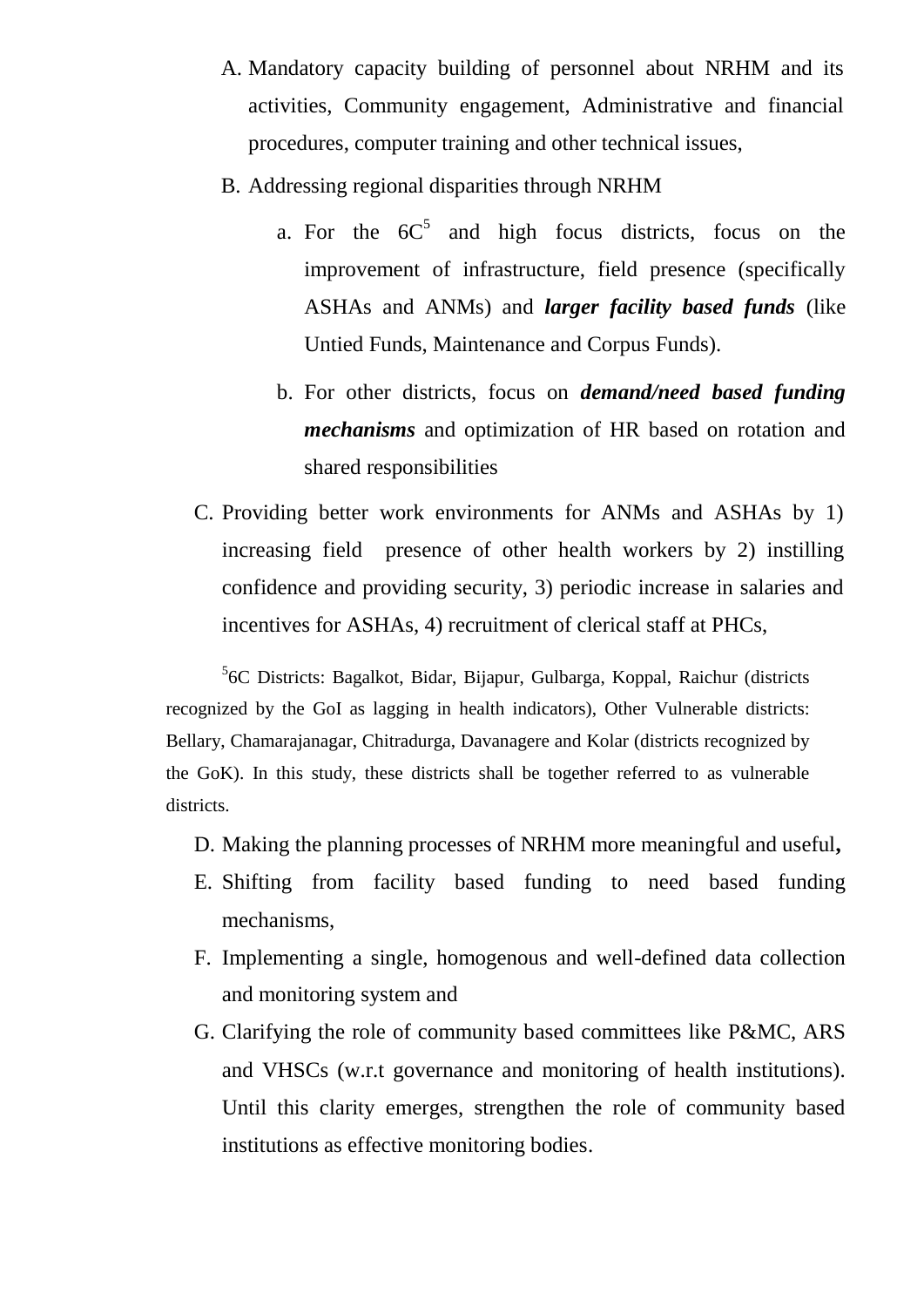## **Conclusions and recommendations**

As evident from the literature review, many critical policy suggestions have already been made towards addressing the persistent problems of the health sector. These issues also effect the implementation of NRHM considerably. The urgent need to implement these recommendations is further reiterated from the results of this evaluation.

The study restates the main recommendations stated in the Karnataka State Integrated Health Policy, 2004, viz. devising a synergistic approach towards health through inter-sectoral coordination and meaningful involvement of PRIs, the establishment of planning and monitoring unit for organized health planning and tracking of established process and outcome indicators and the creation of two cadres within the department, namely medical care and *public health cadres*. Further, the study provides more evidence to the assertion made in the National Health Policy, 2002, that **strategies suggested through any policy or scheme will invariably be contingent on a) capacity of the service providing agencies to absorb the changes, b) the attitude of the service providers and c) the improved standards of governance**.

Together with these long term suggestions, the study explored numerous interconnected issues like the lack of internalization of objectives, limited prioritization of planning, issues of HR competency and shortage, optimization issues with respect to reporting and documentation, varied fund utilization patterns and institution utility levels, together with issues relating to perceptions, attitudes and beliefs have been discussed. Many such issues need further studies and deeper analysis. However, given the scope of this evaluation, this chapter restricts to six specific and critical issues on which recommendations based on the findings of the study are suggested.

1. Interactions with field personnel as well as community representatives reveals that most officers interviewed had a broad understanding about the overall goals and strategies of NRHM, although their perceptions about planning and monitoring were limited, as well as their beliefs in community participation. This argument is further strengthened by the critical loopholes in the planning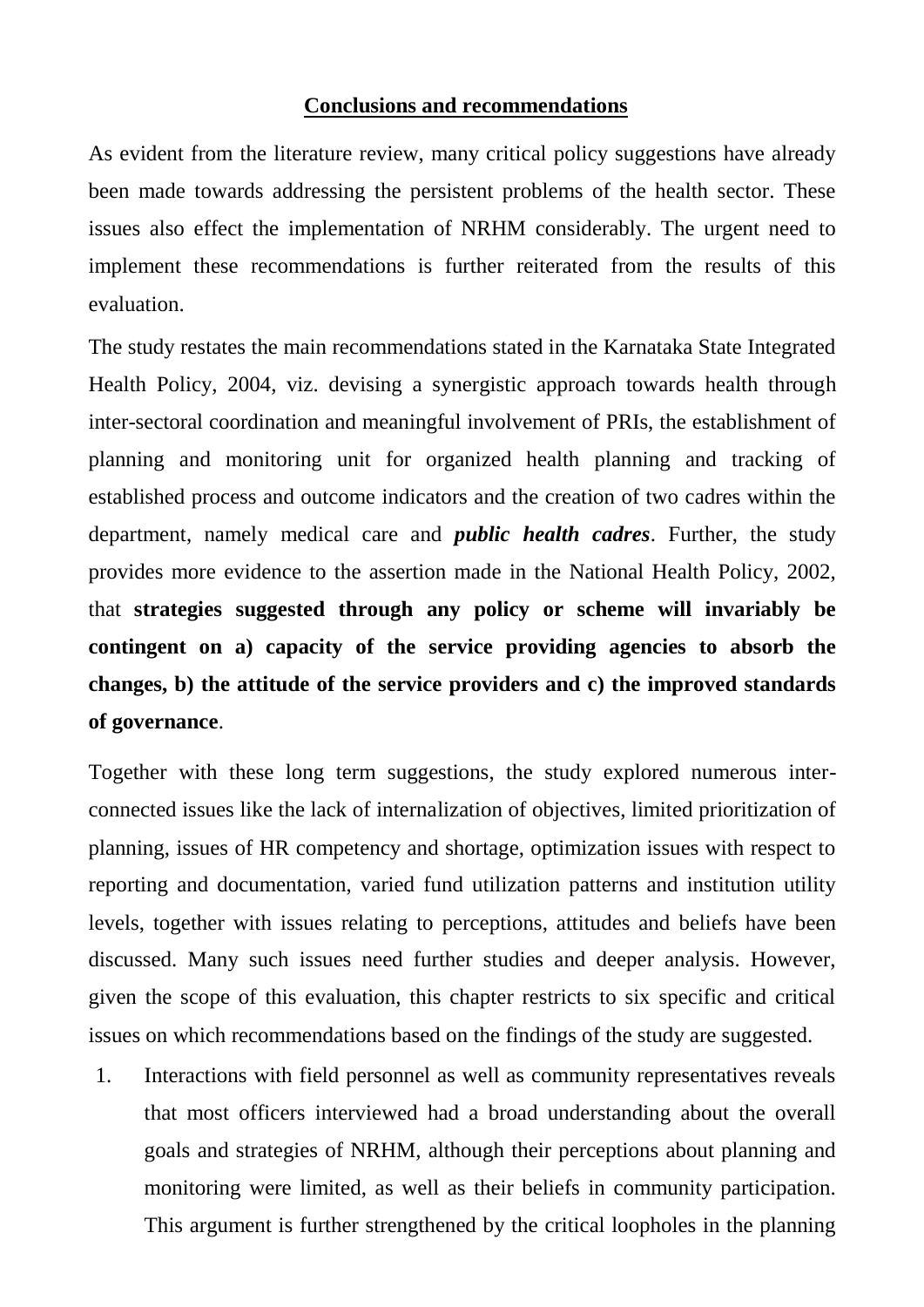documents reviewed in the first phase of the study (Section 2.3.3, pp. 28, Section 3.1, pp. 32). Further, majority of the personnel expressed the need for capacity building, specifically with respect to the administrative and management aspects of NRHM. In addition, **the job responsibilities of medical officers in PHCs necessitate them to build not just technical skills, but also cultivate hospital management skills, proficiency in community engagement activities and in general, develop** *medical leadership* in order to translate policy objectives into health outcomes among the rural communities of the state.

Hence, trained public health professionals (public health cadre) are necessary for key posts like DHO, THO and MO. In the absence of such trained professionals, **mandatory comprehensive training for all rural health personnel and community representatives about community health issues, rural governance structures, the various aspects of NRHM**, its planning, administrative and financial management guidelines and community involvement is crucial if a holistic approach towards public health has to be realized.

Further, computer training for PHC staff (specifically w.r.t streamlining reporting activities) can help significantly in reducing duplication of work and dependency on untrained staff.

- 2. There are considerable gaps between the existing planning processes under NRHM in the state vis-à-vis the planning processes envisioned in the NRHM stated in documents like the mission document and NRHM Framework for Implementation. These gaps also prevent the continuous assessment of the efficiency of implementation and expenditure on health related activities, in achieving the long term goals related to health indicators. The main reasons identified for this are:
	- o **The operational priorities of implementation of NRHM have been selective** and hence, there is a general lack of importance given to overall preventive health care. This can be seen by the relative importance given to RCH, immunization and NDCP related micro-plan based activities over epidemiological and population based health management interventions.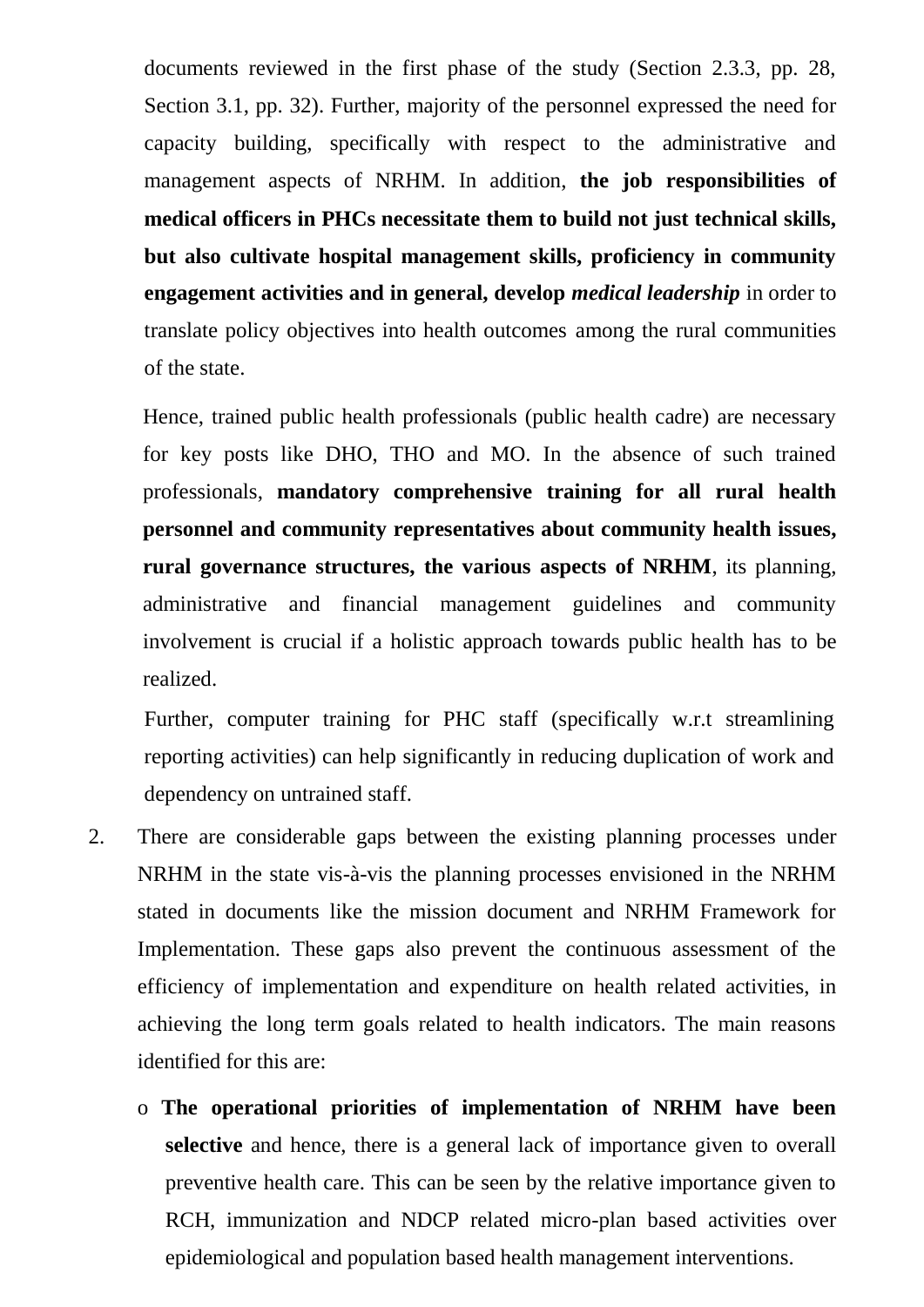- o Hence, at the district level and below, **planning is largely understood as an integration of such micro-plans**. The need for aggregating (to achieve this form of bottom-up planning) such plans, beginning from the level of PHCs up to the state level, overlooks the heterogeneity of local contexts and requirements; evident in the analysis of DHAPs. Thus **planning processes are reduced to filling up of extensive amount of pre-defined templates**. Broad-based integrated planning is further extenuated by linking these activities with the complex costing framework of the FMR.
- o Further, as analysed in the previous sections, there are several critical operational bottlenecks like the acute shortage of staff (specialists, doctors, staff nurses support staff etc.), issues related to the availability of funds and lack of detailed analysis of collected data which result in *planning being not seen as a practically useful priority issue*.
- o Hence, similar to other departmental activities, the implementation and expenditure patterns of NRHM too is driven by a top-down, stand-alone system with pre-defined priorities which is no doubt, focussed towards achieving some of its primary objectives (like RCH, for which, the system is comparatively better streamlined, both with respect to HR as well as fund flows), but ignores unique aspects of NRHM like its holistic outlook towards improvement of rural health, decentralised planning and true community involvement.
- o Thus, **the prevailing system of implementation does not provide a practically efficient way for implementing need based funding mechanisms** for health institutions. Thus, it indirectly affirms the easier but dangerous "one size fits all" mode of facility based funding which is currently evident. It also leads to decisions that aggravate the existing regional imbalance. The secondary data analysis provides ample signals about the lack of prioritization of issues and regions, even with the specific focus on the 6C districts.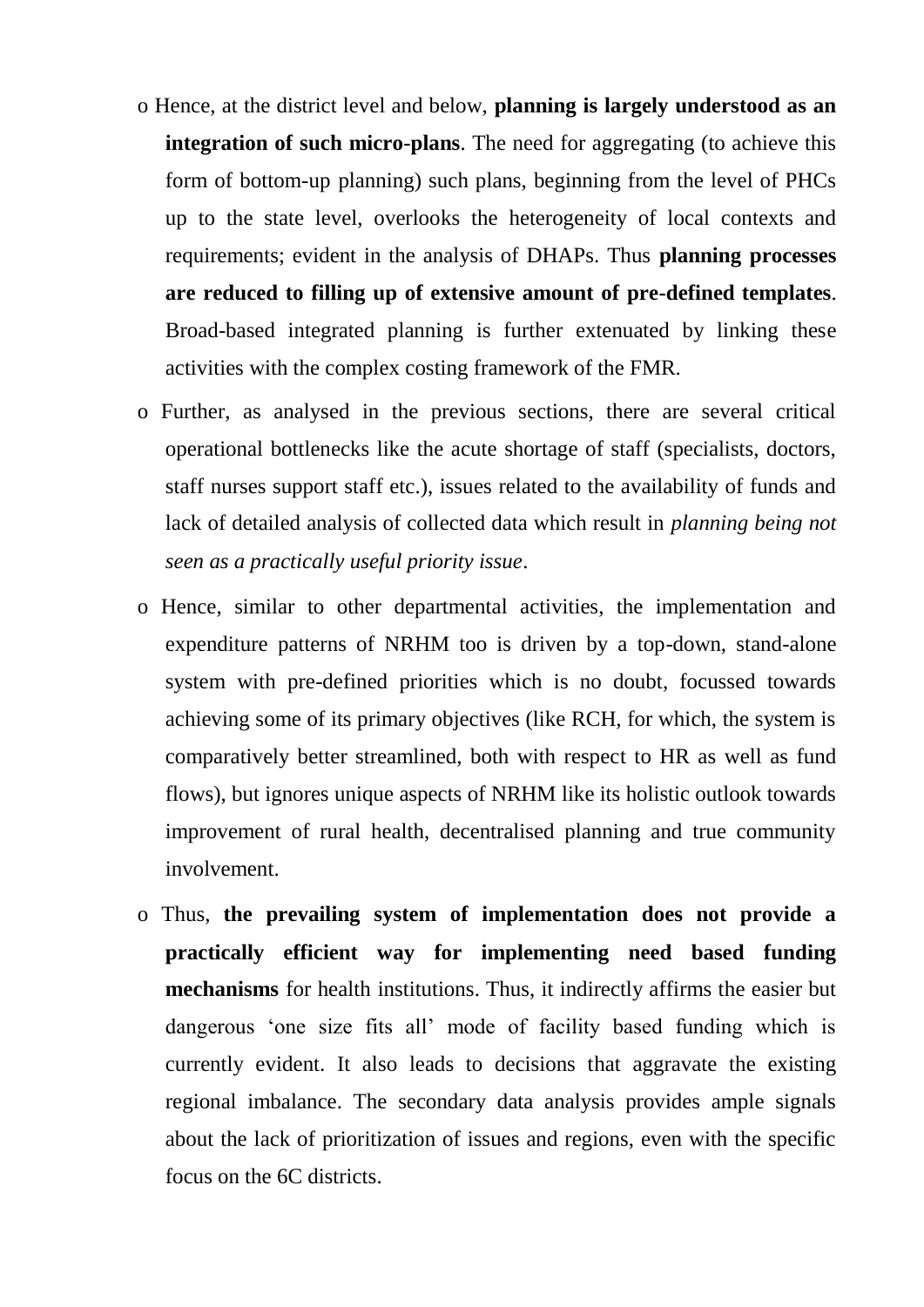Hence, there is an immediate need to make the planning processes more meaningful for the implementing agencies, and at the same time encouraging them to use these plans at local levels for periodic self-review and performance analysis. To realize this, **planning procedures should capture local heterogeneity of health issues and thus provide**

**population based health management interventions**. Plans devised based on such strategies would help the realization of true decentralized planning and better targeting of vulnerable districts. To practically achieve this, **a thorough orientation of practically**

**operationalizing the planning activities envisioned by NRHM has to be given to DHOs and THOs, followed by the Medical Officers**. If the health department feels unskilled to initiate this, the process may initially be triggered with the help of a competent external agency that can internalize the practical field challenges faced by these officers.

3. Secondary data analysis confirms the lack of prioritized planning of fund flows as possible reason for regional disparities in health. It is further evident from this study that the utilization levels in Gulbarga division (and in general in North Karnataka) are higher for PHCs, in comparison with other regions. Thus, the study indicates a more complicated problem:. In a way this means that regions with proportionately higher 'low utilization level' PHCs get more funding than regions with proportionately higher "high utilization level" PHCs. Hence, **the bulk of the NRHM flexipool expenditure, due to such facility based funds is less effective in improving health indicators of the state**. However, in the perception of department personnel, regional imbalances are mostly linked to lack of infrastructure, which is attributed to historic advantages of southern districts and political will of their public representatives.

While current planning and reporting mechanisms allow for analysis of regional disparities in outcome and process related health indicators, **there is no easy way out for frequent monitoring of disparities in fund allocation, HR and infrastructure allotment to vulnerable areas.** Thus, **regional disparities are constantly recognized, but not addressed**. The lack of structured participation of the state legislature may have also contributed to this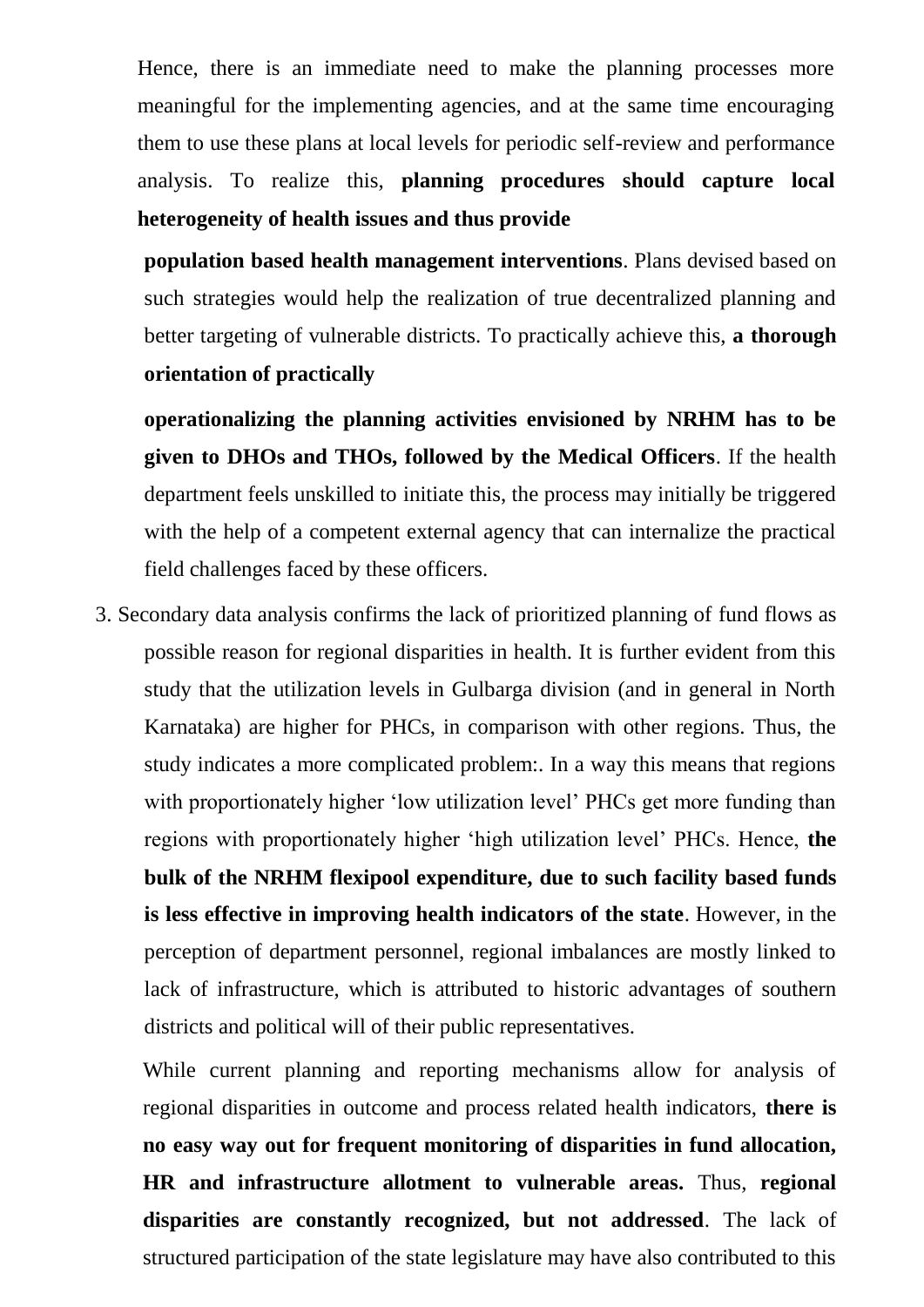persistent problem<sup>42</sup>. Further, the quantity of funds allotted to each PHC/SC have remained the same since inception. Hence, the study suggests two broadbased strategies<sup>43</sup>.

- a. For the 6C and other vulnerable districts<sup>44</sup> (with larger proportion of high utilization level PHCs), focus on the improvement of infrastructure, field presence (specifically ASHAs and ANMs) and *larger facility based funds* (like Untied Funds, Maintenance and Corpus Funds).
- b. For other districts (with larger proportion of low utilization level PHCs), focus on *demand/need based funding mechanisms* and optimization of HR based on rotation and shared responsibilities.

If the changes suggested above are not feasible in the short run (since they require changes

 $42$  The analysis of perceptions of public representatives is not presented in the report since it was not in the ToR of the project. However, this analysis is included as an addendum to the report.

<sup>43</sup>Although these strategies may require long term policy changes

<sup>44</sup> 6C Districts: Bagalkot, Bidar, Bijapur, Gulbarga, Koppal, Raichur (districts recognized by the GoI as lagging in health indicators), Other Vulnerable districts: Bellary, Chamarajanagar, Chitradurga, Davanagere and Kolar (districts recognized by the GoK).

at the Centre, in NRHM"s planning and expenditure guidelines), alternative financial arrangements at the state level, wherein specific quota of funds is dedicated to public health in the vulnerable districts, to supplement NRHM funds may be explored.

4. The presence of field based personnel; ANMs and ASHAs, has majorly contributed towards increasing awareness levels in the communities and improving RCH related process indicators. Further, of the expenditures under different heads of NRHM, the RCH expenditures are more aligned to address regional disparities in health. Hence, it can be argued that **ANMs and ASHAs should be not only credited for the improvement in RCH related health indicators, but also are critical in continuing the effectiveness of the utilization of RCH funds**.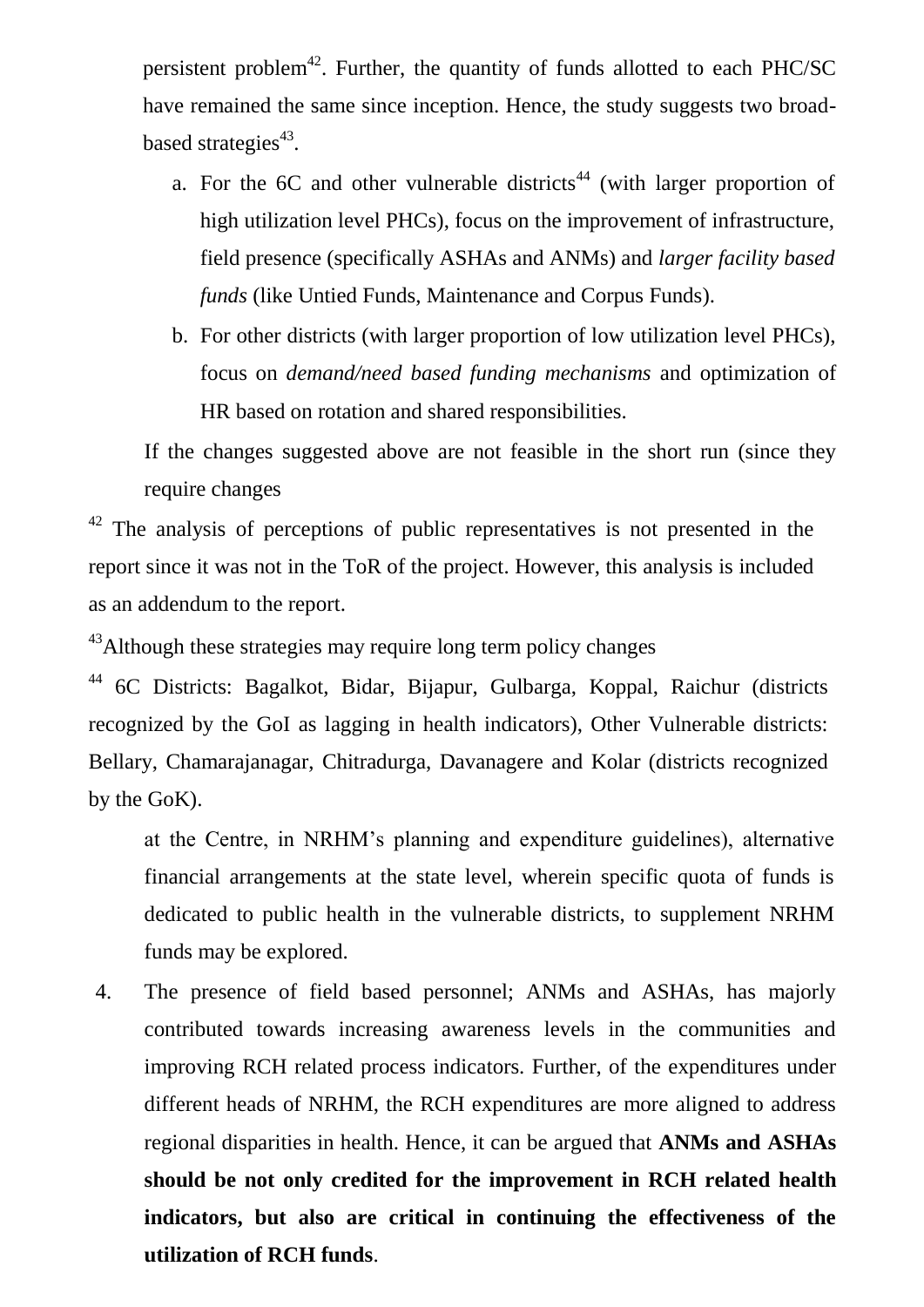Field evidence shows that they are also **the most vulnerable groups associated with the service delivery of NRHM**. Hence, immediate measures have to be taken to provide sufficient confidence, physical and emotional security to these field workers who are crucial in guaranteeing delivery of RCH services. Clear job descriptions have to be enforced and periodic increases in financial incentives for these field level workers have to be devised<sup>45</sup>.

There is scope to increase the field presence of several other field based personnel (like MHWs, JHA, LHVs) if the clerical and administrative positions at the grassroots level are filled. This not only relieves some of the work pressure on ANMs and ASHAs but also provides them with a feeling of security due to the simultaneous presence of other experienced field workers in community engagement and related activities. Further, this allows for increasing the utilization of Sub-Centres which are increasingly being underutilized.

5. While the need for shifting from facility based funding mechanisms to need based funding mechanisms has been stressed before, **there are no concrete measures devised to adopt such a switch since this involves considerable amount of analysis and experimentation**.

**The first step in this process could be to make the drug procurement for PHCs need based**, for which considerable agreement and information is already available at the taluk level and below. However, the shift towards need based funding patterns (together with planned increases in funds allotted to PHCs) in other funds may require systemic changes in NRHM guidelines; and may not be feasible in the short term.

6. Most individuals interviewed (including community representatives) felt that there have been significant improvements in process indicators (like increased rates of ANC, institutional deliveries etc.) as well as outcome indicators like IMR and MMR. However, there is confusion in actually proving this empirically, due to various limitations in the data available through HMIS due to various technical and HR issues discussed in Section 5.2.2, (pp. 91).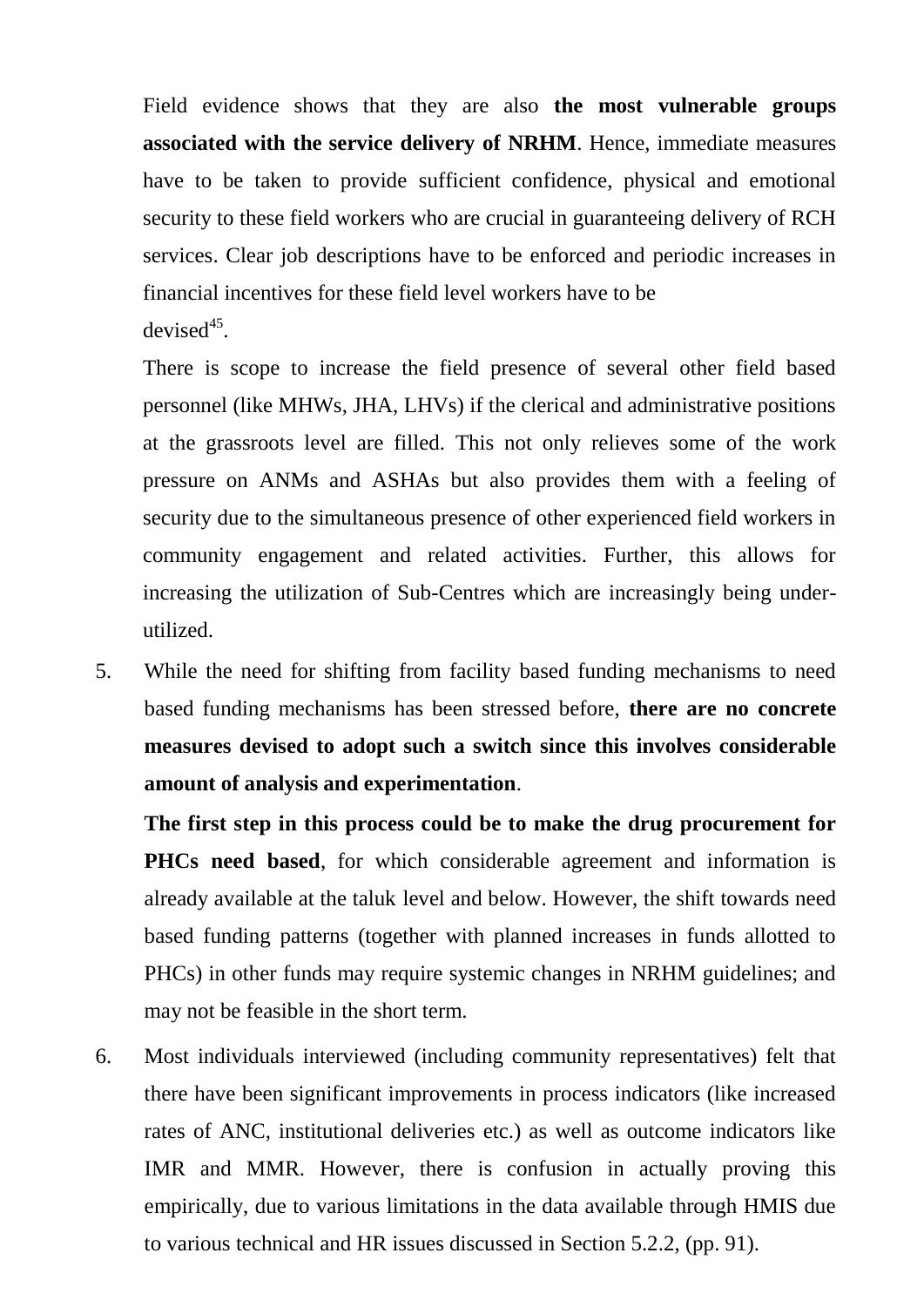<sup>45</sup> Possibilities of extended responsibilities for ASHAs are explored in studies like "Evaluation of ASHA Progrmme in Karnataka" 2012.

The reporting and documentation activities of the department take considerable time and effort of the field personnel. While intensive collection of data (related to processes and outcomes) is absolutely necessary, especially for the health department, based on the experience in the field, there seems to be a lot of opportunity to minimize duplication of efforts and streamline data collection and analysis methods, thus reducing the demand for repetitive reporting activities, presentation of same data in different formats and duplication of efforts.

**A single, homogenous and well-defined data collection and monitoring system is needed**. Such a system would streamline reporting activities and seamlessly merge data requirements for planning, analysis as well as regular monitoring. It would help the department to assign more human resources for field activities and at the same time, give indications for planning future activities. **A first step in this direction could be the assimilation of facility based and area based reporting formats into a single more easily understandable, homogenous reporting method**. The Planning, Monitoring and Evaluation wing of the department can initiate this process.

- 7. The issue of community representatives" interference has frequently come up during the second phase of the study. This is a complex issue and needs considerable thought before future decisions can be taken. The analysis in sections 4.4.3, pp. 78, and 5.2.2pp. 91, discuss this issue at length. From this study, it is clear that
	- a. **the existing arrangements for community bodies to engage with public health institutions is inadequate to foster a stable relationship between the health personnel and the community representatives**.
	- b. there is no clarity and common understanding of the role of community representatives in the governance of health institutions.
	- c. as much as the trouble endured by ANMs and ASHAs from the community representatives is true, so is the unwillingness of the health department personnel to truly involve community representatives in their activities.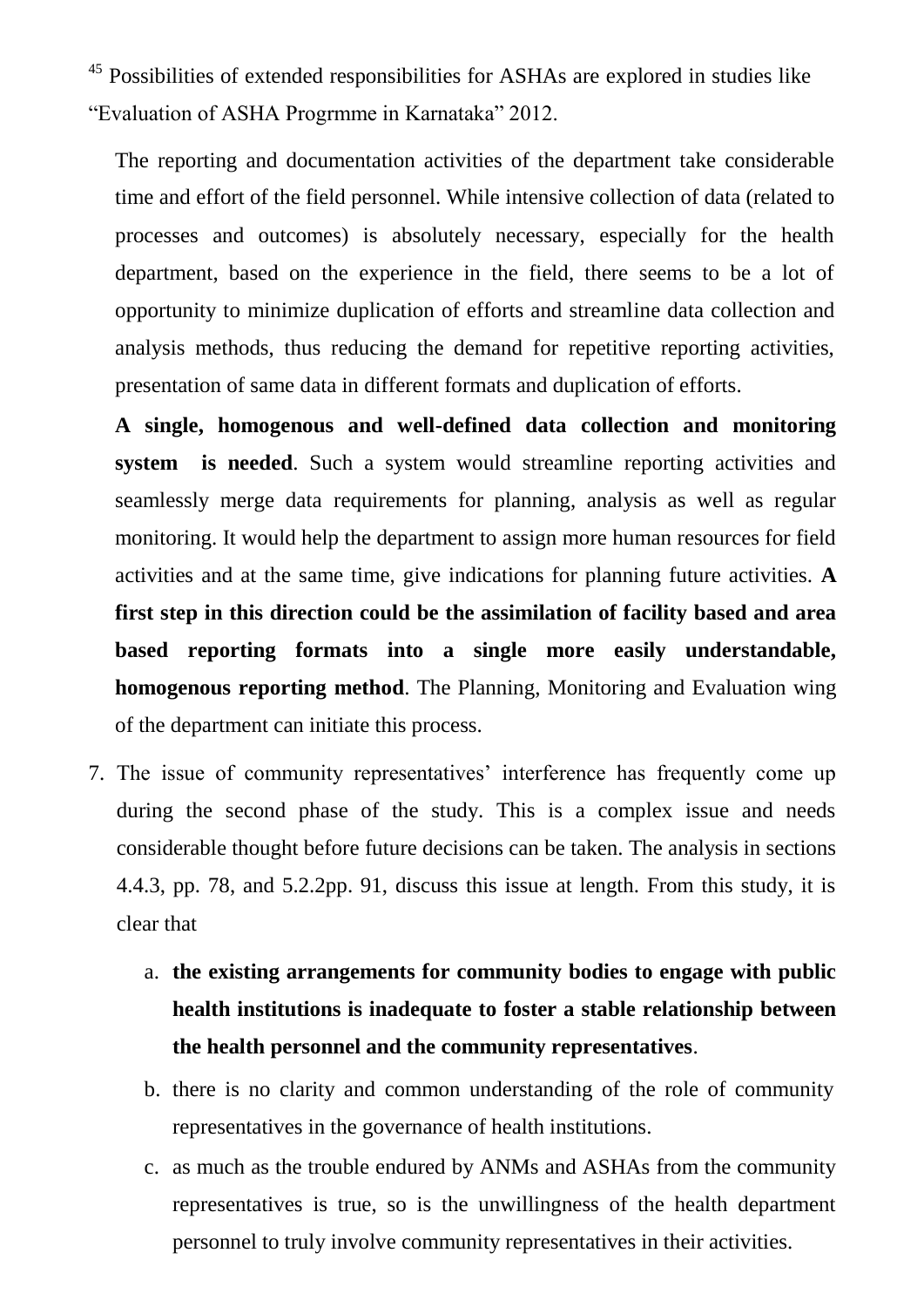To arrive at the agreed set of roles and responsibilities of community groups towards health institutions, **activities of health institutions that should be primarily driven through community monitoring and those that are not have to be identified**. Monitoring processes devised through this mechanism should be linked to performance assessment of health institutions. Department personnel and community representatives have to be sensitized and trained with these monitoring mechanisms. Thus, looking at a) the levels of acceptance of the shared roles and responsibilities between MOs, ANMs, ASHAs and respective community based groups and b) the preparedness and willingness of communities to take up these roles and responsibilities at the PHC SC and VHSC levels, **the role matrix for community groups' participation within the health system should be developed**.

At the same time, **public health policy has to focus on developing long term strategies that nurture stable relationships between health personnel and the community bodies involved**, in order to create a dependable and accountable community participation mechanism.

Until a clearer picture emerges, both in the form of policy as well as agreed common understanding between department personnel and the community representatives, **the role of community based institutions as** *effective monitoring bodies* **has to be strengthened**, rather than governing bodies.

The recommendations from the study, together with suggested changes at different levels and possible impacts are summarized in the following table.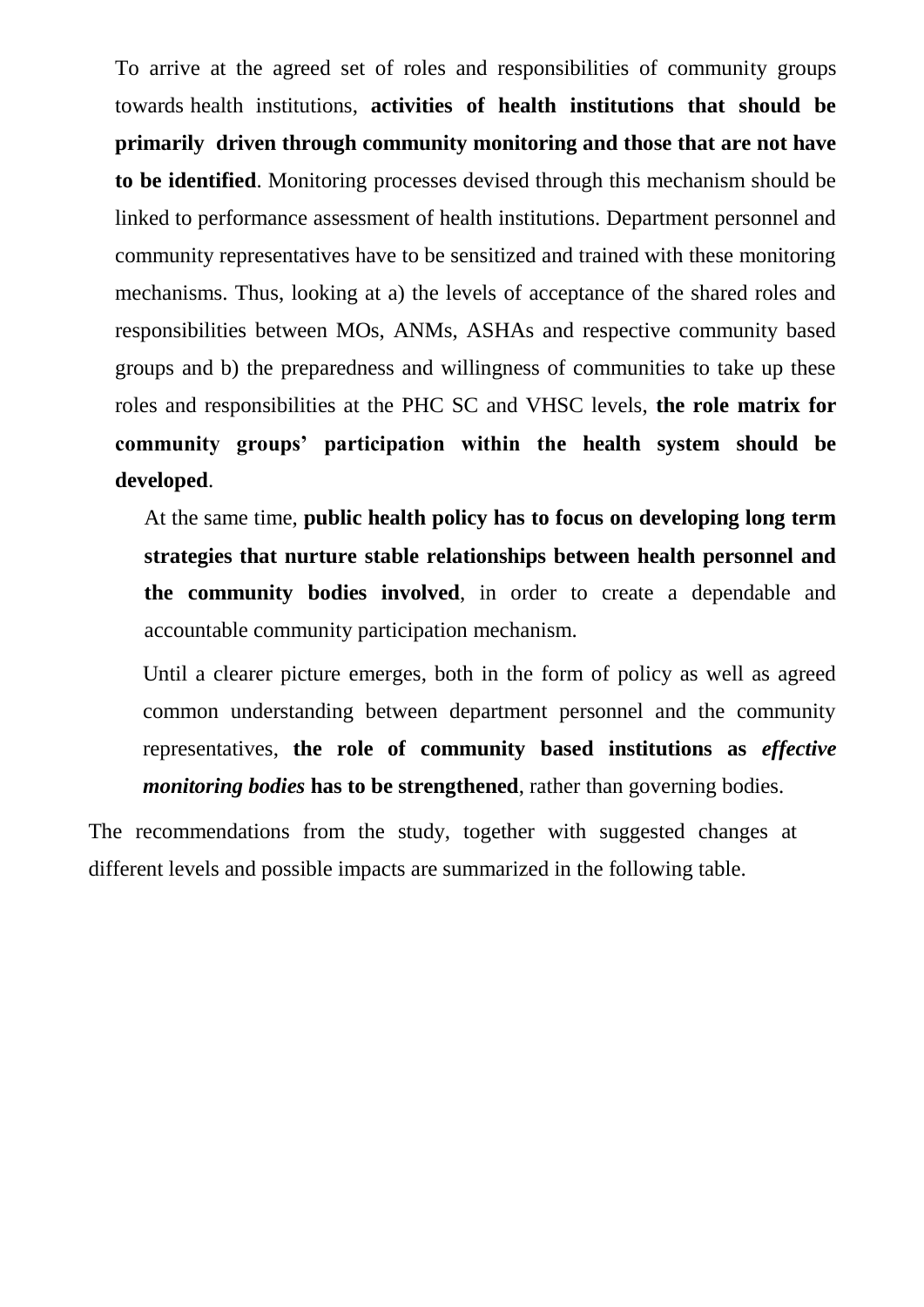# **Summary of recommendations**

| <b>Key Issues</b>                                                                                                                                                                                                | Recommendations                                                                                                                                                                                                                                                                                                                                                                                                                                                             | Levels where changes are<br>required                                                                                                                                                                                                          | Possible impacts                                                         |  |
|------------------------------------------------------------------------------------------------------------------------------------------------------------------------------------------------------------------|-----------------------------------------------------------------------------------------------------------------------------------------------------------------------------------------------------------------------------------------------------------------------------------------------------------------------------------------------------------------------------------------------------------------------------------------------------------------------------|-----------------------------------------------------------------------------------------------------------------------------------------------------------------------------------------------------------------------------------------------|--------------------------------------------------------------------------|--|
|                                                                                                                                                                                                                  | 1. Mandatory capacity building of personnel                                                                                                                                                                                                                                                                                                                                                                                                                                 |                                                                                                                                                                                                                                               |                                                                          |  |
| Limited perceptions about roles<br>and leadership in planning,<br>monitoring and community<br>participation.                                                                                                     | NRHM and its activities, Community<br>engagement, Administrative and financial<br>procedures, computer training and other<br>technical issues                                                                                                                                                                                                                                                                                                                               | State and District levels, within<br>the health department.                                                                                                                                                                                   | Better understanding of<br>duties, increase in<br>efficiency and output  |  |
| Lack of administrative and                                                                                                                                                                                       | 2. Make planning processes more meaningful and useful                                                                                                                                                                                                                                                                                                                                                                                                                       |                                                                                                                                                                                                                                               |                                                                          |  |
| management skills among MOs.                                                                                                                                                                                     | Prioritize epidemiological and population<br>based health management interventions<br>Capture activities that address the                                                                                                                                                                                                                                                                                                                                                   | Training and sensitization at state,<br>district and taluk levels,<br>strengthening district level                                                                                                                                            | Realization of true<br>decentralized planning<br>and better targeting of |  |
|                                                                                                                                                                                                                  | heterogeneity of local health contexts                                                                                                                                                                                                                                                                                                                                                                                                                                      | planning processes                                                                                                                                                                                                                            | vulnerable districts.                                                    |  |
|                                                                                                                                                                                                                  | 3. Addressing regional disparities through NRHM.                                                                                                                                                                                                                                                                                                                                                                                                                            |                                                                                                                                                                                                                                               |                                                                          |  |
| Facility based approach, rather<br>than need based approach is<br>adopted for funding health<br>institutions.<br>Hence, larger proportion of funds<br>allotted to districts with more<br>"low utilization PHCs". | For the 6C and other vulnerable districts,<br>focus on the improvement of<br>infrastructure, field presence (specifically<br>ASHAs and ANMs) and larger facility<br>based funds.<br>If not feasible in the short run, supplement<br>NRHM funds for these districts through<br>special quotas at the state level.<br>For other districts, focus on <i>demand/need</i><br>based funding mechanisms and<br>optimization of HR based on rotation and<br>shared responsibilities | Policy change in NRHM (at the<br>centre), Recruitment strategies at<br>the state and district levels, in the<br>health department, Data collection<br>processes w.r.t to comparative<br>needs and demands at the district<br>and taluk levels | Better targeting of<br>expenditure, addressing<br>regional imbalance     |  |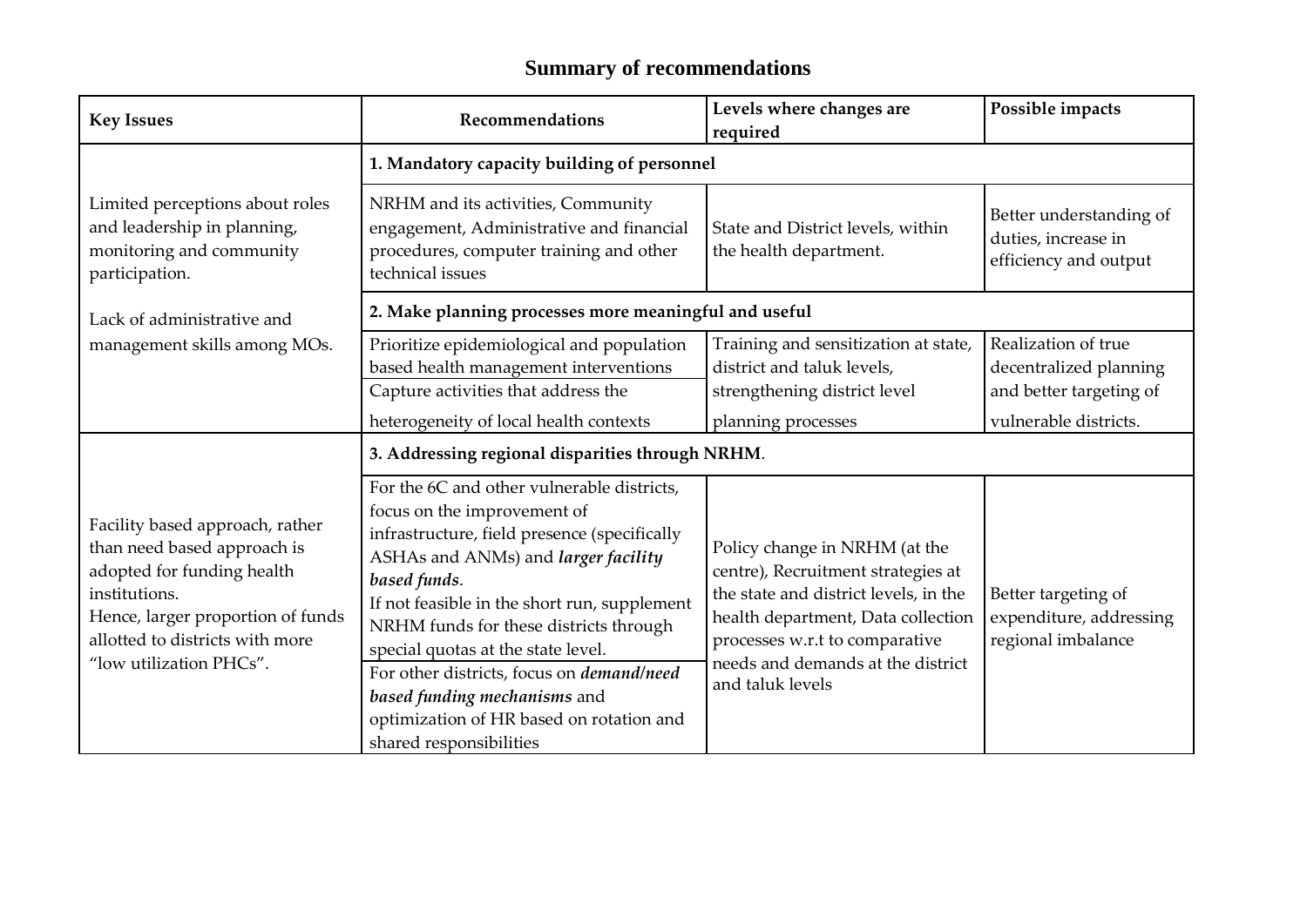| <b>Key Issues</b>                                                                                                                                                                                                                                                                    | Recommendation                                                                                                                     | Levels where changes are<br>required                                                                                                                  | Possible impacts                                                                                   |  |
|--------------------------------------------------------------------------------------------------------------------------------------------------------------------------------------------------------------------------------------------------------------------------------------|------------------------------------------------------------------------------------------------------------------------------------|-------------------------------------------------------------------------------------------------------------------------------------------------------|----------------------------------------------------------------------------------------------------|--|
| Grave cases of aggravation of<br>ANMs and ASHAs (by Grama<br>Panchayath Presidents and<br>members) reported<br>ANMs and ASHAs have<br>contributed significantly in the<br>success of NRHM.<br>Other field staff in PHCs restricted<br>to admin work at PHCs due to<br>lack of staff. | 4. Providing better work environments for ANMs and ASHAs, increasing field presence of other health<br>workers                     |                                                                                                                                                       |                                                                                                    |  |
|                                                                                                                                                                                                                                                                                      | Instilling confidence and providing<br>security                                                                                    | Sensitization at the district, taluk,<br>PHC and village levels (PRIs and<br>health department)                                                       | Increasing the reach and<br>effectiveness of<br>community health<br>initiatives of NRHM            |  |
|                                                                                                                                                                                                                                                                                      | Periodic increase in salaries and incentives                                                                                       | Policy change in NRHM (Centre,<br>State)                                                                                                              |                                                                                                    |  |
|                                                                                                                                                                                                                                                                                      | Recruitment of clerical staff at PHCs                                                                                              | Health department and state<br>government                                                                                                             |                                                                                                    |  |
| Facility based approach, rather<br>than need based approach is<br>adopted for funding health<br>institutions. Lack of readily<br>useable data to implement need<br>based funding mechanisms<br>immediately                                                                           | 5. Shift from facility based funding to need based funding mechanisms                                                              |                                                                                                                                                       |                                                                                                    |  |
|                                                                                                                                                                                                                                                                                      | Drug procurement to health institutions<br>based on need/demand (sufficient data<br>and demand from MOs and THOs already<br>exist) | Policy change in NRHM (Centre,<br>State), data collection processes at<br>district and taluk levels                                                   | Addressing local needs,<br>increasing effectiveness<br>of expenditures                             |  |
| A lot of resources consumed for<br>collection of data. Confusion exists<br>on reliability and usability of data<br>In many cases, data collected for a<br>particular report is not reused for<br>other reports.<br>Data collected not analysed, used                                 | 6. Implement a single, homogenous and well-defined data collection and monitoring system                                           |                                                                                                                                                       |                                                                                                    |  |
|                                                                                                                                                                                                                                                                                      | Assimilation of facility based and area<br>based reporting formats                                                                 | Decision on how collected data<br>can be used/reused at state and<br>district levels, data collection<br>processes at district, taluk & PHC<br>levels | Streamlining data<br>gathering and analysis,<br>reducing time spent on<br>reporting at field level |  |
| <b>Key Issues</b>                                                                                                                                                                                                                                                                    | Recommendation                                                                                                                     | Levels where changes are<br>required                                                                                                                  | Possible impacts                                                                                   |  |